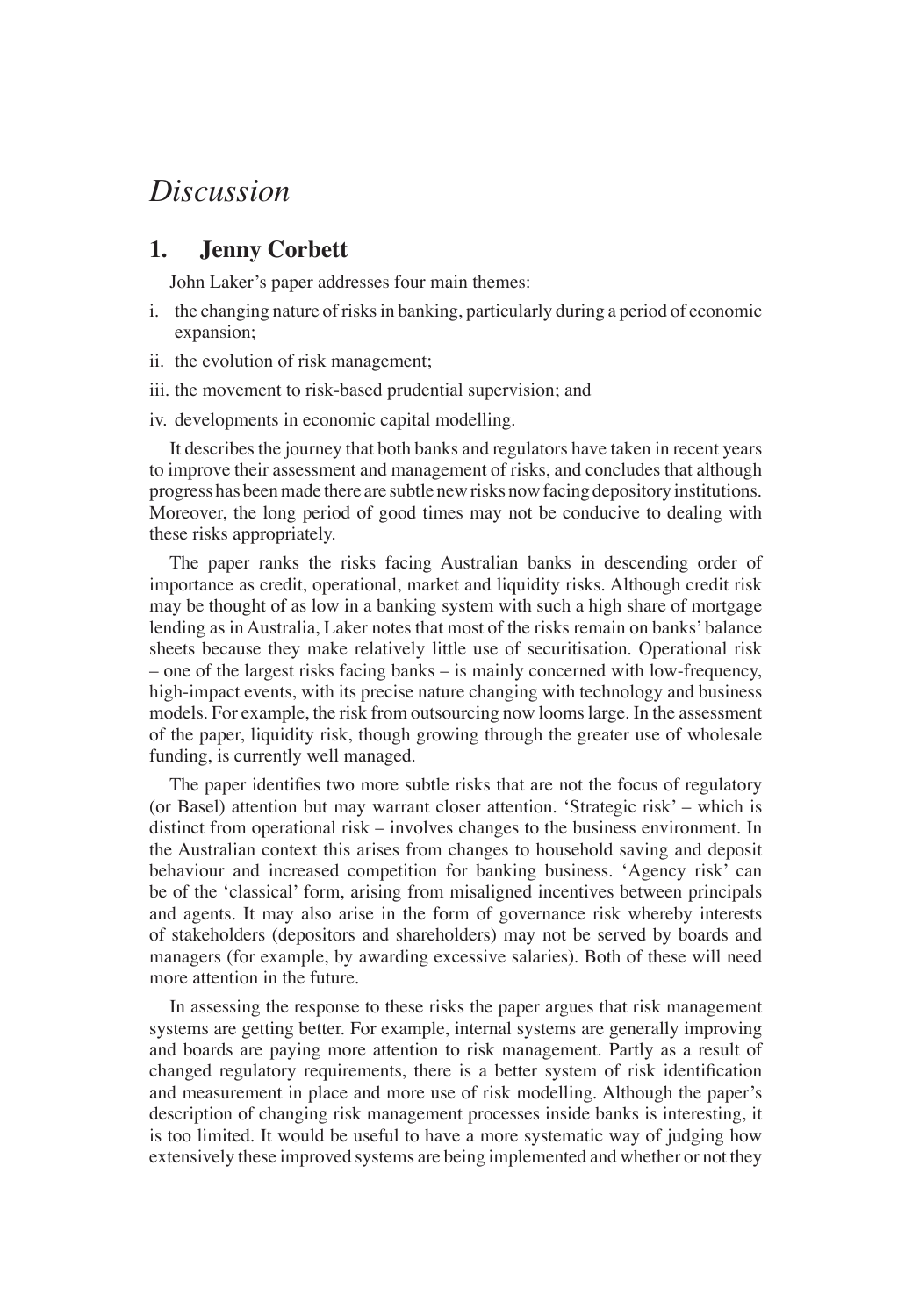make a difference to performance. This is not merely a curiosity but is important in revealing whether we have the means to judge the success of the regulatory philosophy described in the second half of the paper. It should be possible for the Australian Prudential Regulation Authority (APRA) to provide a broad-brush picture of the extent to which depository institutions use various techniques, without breaching confidentiality. If this information were broken down by the size of institutions it would also be possible to assess whether it matters for outcomes. One can imagine a matrix showing different types of institutions and their use of different types of risk management systems. Over time this would provide a view of the improvements in the quality of internal governance.

Next I would like to discuss some of the risks that are missing from the list in John's paper. For example, is the paper too sanguine about risk in the Australian banking system given the sector's concentration, reliance on mortgages, falling margins and the growing gap between lending and the deposits that have traditionally funded them? These conditions look somewhat like Japan's banks in the 1990s – and we know what happened there. In Japan there was a decline in high quality corporate borrowers, which led banks to seek alternative higher-risk borrowers. However, because their traditional lending was mainly collateralised by apparently high-quality fi xed assets (most often land) Japanese banks had not developed sophisticated credit assessment methods. As the value of the collateral fell, the failure to understand the real quality of the borrowers became critical. The result is history. Can we be sure that our internal governance structures are sufficient to withstand such a squeeze? This is why measurable data on internal structures would be valuable.

Another source of concern is the potential for cross-border contagion, given Australian banks' increasing dependence on wholesale international liabilities. Although this and other papers presented at the conference argue that this risk is mostly hedged, and that the only significant source of cross-border contagion would be New Zealand, the International Monetary Fund has identified it as a vulnerability (IMF 2006).

While technology risks are mentioned under operational risk for individual institutions, there may also be a systemic concern about the growth of electronic finance. Not only do new technologies open new avenues for fraud, they also mean that new players can enter conventional markets easily. Although any deposittaking activity immediately brings an institution under the supervision of APRA, the non-regulated sector continues to grow. Since it is hard, even impossible, to anticipate the types of new products and services that may be offered there will certainly be regulatory lag in deciding who should be covered by which regulator. There is considerable scope for research on whether disclosure and reputation effects alone will be sufficient to ensure efficiency and soundness in these sectors. Furthermore, new technology encourages new linkages between the regulated and unregulated sectors and enormously increases the speed with which shocks can be transmitted across the system. All this puts pressure on regulators to be extremely fleet of foot.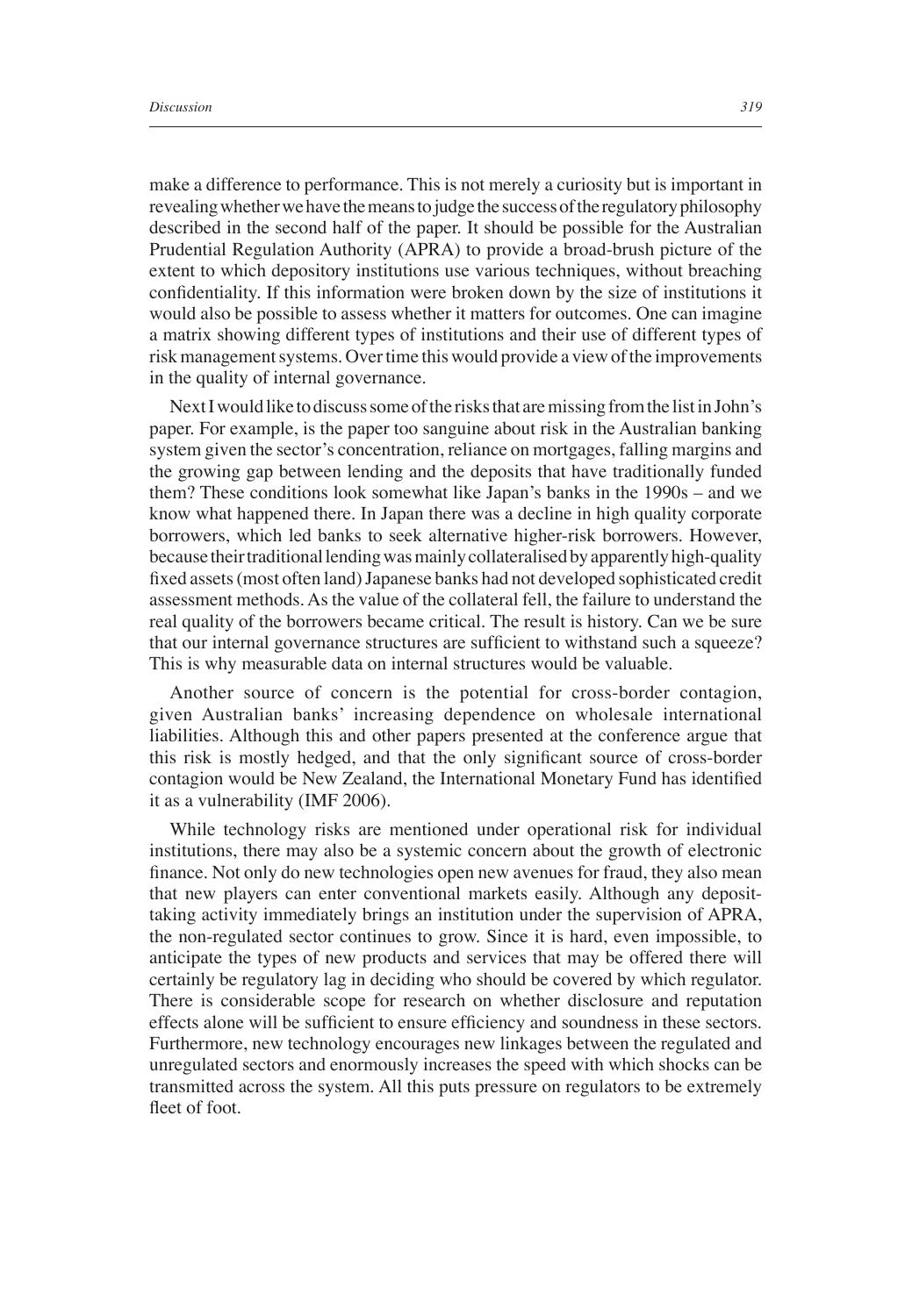The description of risk management included in this paper is not intended to go beyond Australia, yet it does purport to reflect the operation of a 'best-practice' system. So, to what extent do these lessons extend to other systems? Most of the papers at the conference use evidence from banking systems of English-speaking economies. While they do not all resemble each other that closely (Australia stands out in many respects), they are more similar to each other than to banking systems in the neighbouring Asian region. There, banks still lend mainly to corporations and although household debt is rising, this is not in the form of mortgages, nor is it securitised to any large extent. If risk-based supervision is to be used in differently structured systems, do the same principles apply? Perhaps the answer is that some do and some do not. Since APRA is in a position to advise and help build capacity in our region it would be interesting for them to reflect on the universality of their 'principles-based' approach.

The second part of John's paper describes APRA's approach to risk-based prudential supervision, now regarded as international best practice. Risk-based supervision may be seen as part of a philosophy that regulation should be 'principles-based' rather than rule-driven. It is intended to avoid the straightjacket of one-size-fits-all policy and to allow an approach that is tailored to the circumstances of individual institutions.

The term 'principles-based' means augmenting Basel capital requirements with, among other things, principles on governance standards, fit and proper criteria for responsible persons, outsourcing and business continuity. One problem with this approach is the regulatory burden it creates. Not only is it labour intensive for the regulator but it creates a significant burden for the regulated entity. The average mutual institution in Australia is likely to require a Board policy document to respond to each of APRA's policies and guidance documents. This can run to around 40 policy documents with an average length of 20 pages, creating around 800 pages of policy documentation that needs to be reviewed by the Board. While this may not be a major driver of the consolidation trend noted by Kevin Davis, it is a non-trivial issue for small institutions.

The paper also outlines APRA's particular approach to risk-based supervision – the Probability and Impact Rating System (PAIRS) and Supervisory Oversight and Response System (SOARS). For each institution the model calculates the probability of failure based on supervisory judgments, the inherent risks of the business model, management controls and the degree of capital support. This gives the PAIRS rating (an overall risk of failure), which is not disclosed. This probability is then combined with a rating for the impact that such a failure would have in order to place the institution in a SOARS category. There are four categories: normal; oversight; mandated improvement; and restructure. These are disclosed to institutions but are not made public. The paper argues that this system is an effective, best-practice approach but the evidence provided makes it difficult to assess this claim. For example, the paper shows a 'transition matrix' of the number of institutions that graduate from a poor state, to either a better state or exit the industry. However, these snapshots do not say anything about whether the regulatory system helps the institutions to improve their status (plausible but hard to prove) nor whether institutions exit more smoothly and with fewer losses than under alternative systems.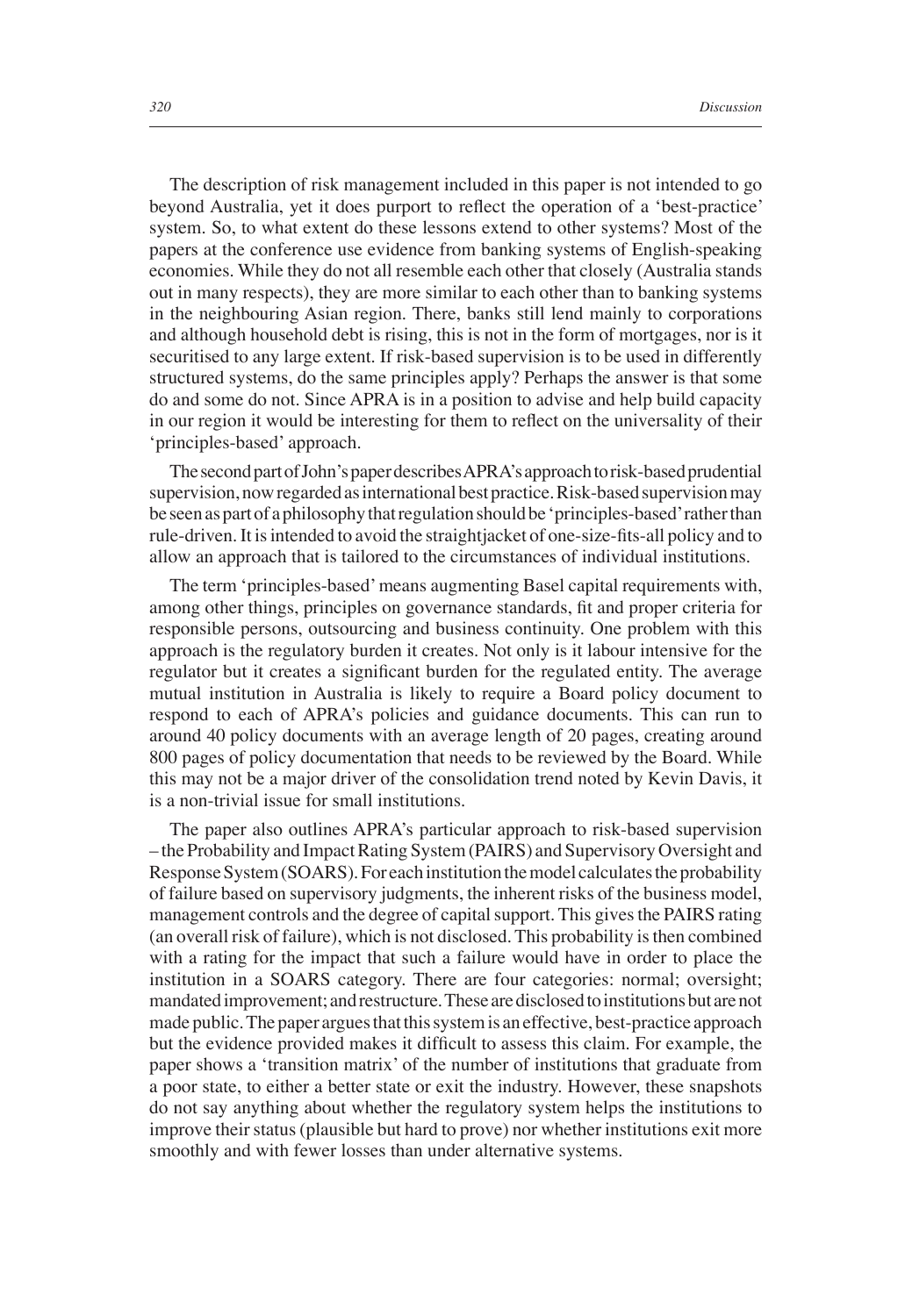The paper also raises the issue of whether the principles-based approach is compatible with Basel II, noting '… the very detailed rules associated with the more advanced Basel II approaches … might suggest that a return to a rules-based approach to supervision is unavoidable'. The paper argues that there is no conflict between the two approaches but perhaps the issue merits more discussion. In particular, the old debate about rules versus discretion cannot be regarded as irrelevant, even in the developed markets of Australia, the United Kingdom and the United States and certainly not in developing countries' fi nancial systems. Does risk-based supervision give too much discretion?

This is not mere semantics. During the discussion in other sessions, participants argued that regulatory discretion and forbearance has been a big part of crises. Discussions tried to distinguish between 'cyclically-adjusted prudential policy' and 'discretion which is sensitive to specific circumstances', with the sense that the former is difficult to achieve while the principles-based approach is trying to capture the latter. This might be regarded as splitting hairs. Recalling the supervisory philosophy of the 1990s, the best practice in the world at the time, prompt corrective action (PCA), was regarded as a panacea because it stopped regulatory forbearance. It established clear rules about the classification of institutions that removed the possibility of collusion between the regulator and regulatee. In Japan, supervisory forbearance was considered so severe that PCA was formally introduced in the late 1990s. The slow and painful transition to rules-based supervision was seen as a triumph of modern views over the vested interests of both supervisors and financial institutions until very recent times indeed. It is not yet clear whether principles-based supervision will be accepted by those who fought against regulatory discretion. Are we so sure that the discretion implied by a principles-based approach will not be a problem for Australia? The IMF had sufficient concerns to raise some relevant issues in its recent Financial System Stability Assessment for Australia (IMF 2006).

Another issue that the paper ignores is who should regulate. The paper notes that APRA was an amalgamation of regulators following the advice of the Wallis Commission and faced an early challenge with the collapse of the insurance company HIH. The Wallis Commission had strongly recommended separation of supervisory powers from central banking. While the paper argues that APRA has made good progress in addressing its earlier weaknesses, it does not comment on whether the structure is now optimal, nor how it compares to the alternatives. However, that debate is far from over. In the present circumstances, where liquidity risks threaten the stability of the financial system in many countries, it is clear that there must be close cooperation between regulators and lenders of last resort. If we believe that liquidity provision is likely to be a core task in the new global financial system, there is a stronger case for connecting the two institutions. On the other hand, there is the argument for specialist expertise within a dedicated regulator and the question of conflicts of interest.

What if the macroeconomic stance of monetary policy (the responsibility of the central bank) and regulatory requirements conflict? Which is to dominate? Japan's experience is again relevant here since arguably the anti-inflation stance of the Bank of Japan unduly constrained liquidity provision in the early 1990s. Would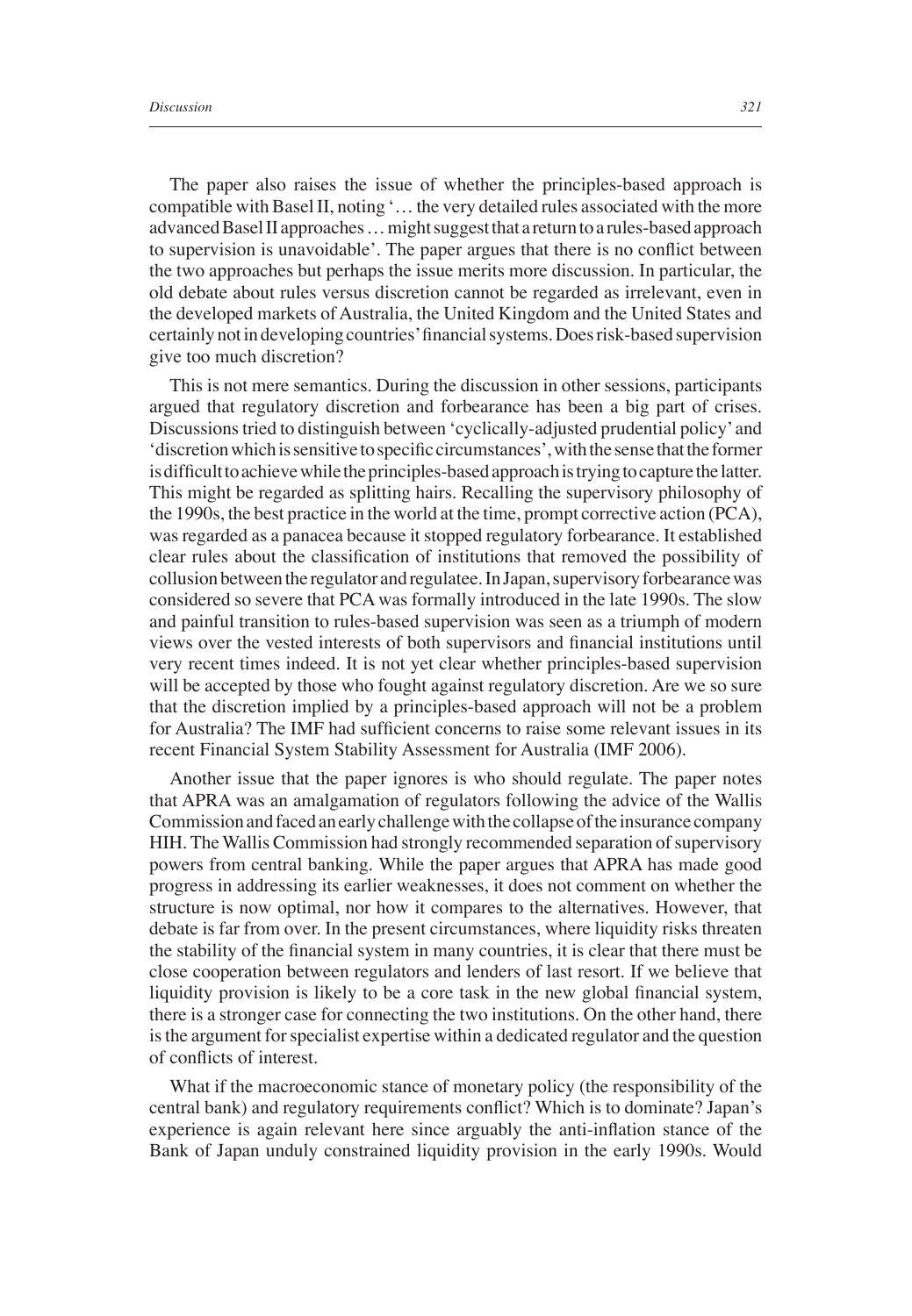policy have been better if the two functions had been linked? Would the regulatory arm have been able to reassure the monetary policy arm that liquidity provision was necessary but would not prop up failing institutions? If they had, such action would certainly have raised fears about the independence of monetary policy. It also runs the risk that safety nets will be extended inappropriately to other parts of the financial system.

If the argument cannot be settled in theory, is there empirical evidence to tell us whether it matters? Čihák and Podpiera (2006) examine a large sample of countries and find that: 33 per cent have a single prudential supervisor; 6 per cent have one agency supervising banks and securities firms; 11 per cent have one supervisor for banks and insurers; 9 per cent have one for securities firms and insurers; while 44 per cent have multiple sector supervisors. The majority of countries still have multiple supervisory agencies but the striking feature of the data is how varied the international experience is. Of those countries with a single regulator, perhaps a third use the central bank for the task. In the Asian region that proportion is generally higher, at least for the supervision of the banks. A key issue though is whether the supervisory structure has an effect on outcomes. Attempts to gauge the effectiveness of integrated supervision are inconclusive (Čihák and Podpiera 2006); income levels and the general quality of the economic regulatory system matter more.

In conclusion, this paper gives an informative and detailed picture of what regulated institutions and APRA have done in recent years to better manage risks. It cautions against the complacency that can arise during an extended economic expansion, but is perhaps slightly guilty of not looking harder at where the next risks are coming from and asking questions about whether the regulatory structure is best suited to dealing with them.

## **References**

- Čihák M and R Podpiera (2006), 'Is One Watchdog Better than Three? International Experience with Integrated Financial Sector Supervision', IMF Working Paper No WP/06/57.
- IMF (International Monetary Fund) (2006), 'Australia: Financial System Stability Assessment', IMF Country Report No 06/372.

## **2. General Discussion**

Stefan Ingves' proposal for a new pan-European body to supervise the crossborder activities of European banks generated considerable debate. One participant thought that such a body could strengthen the regulatory process but was less certain whether it would adequately take the interests of host countries into account. It was suggested that the same ends could also be achieved via clear and transparent agreements between home and host countries. In response, Stefan argued that such arrangements would be inadequate for meeting the challenges of cross-border banking and they have already become too numerous to manage easily. Another